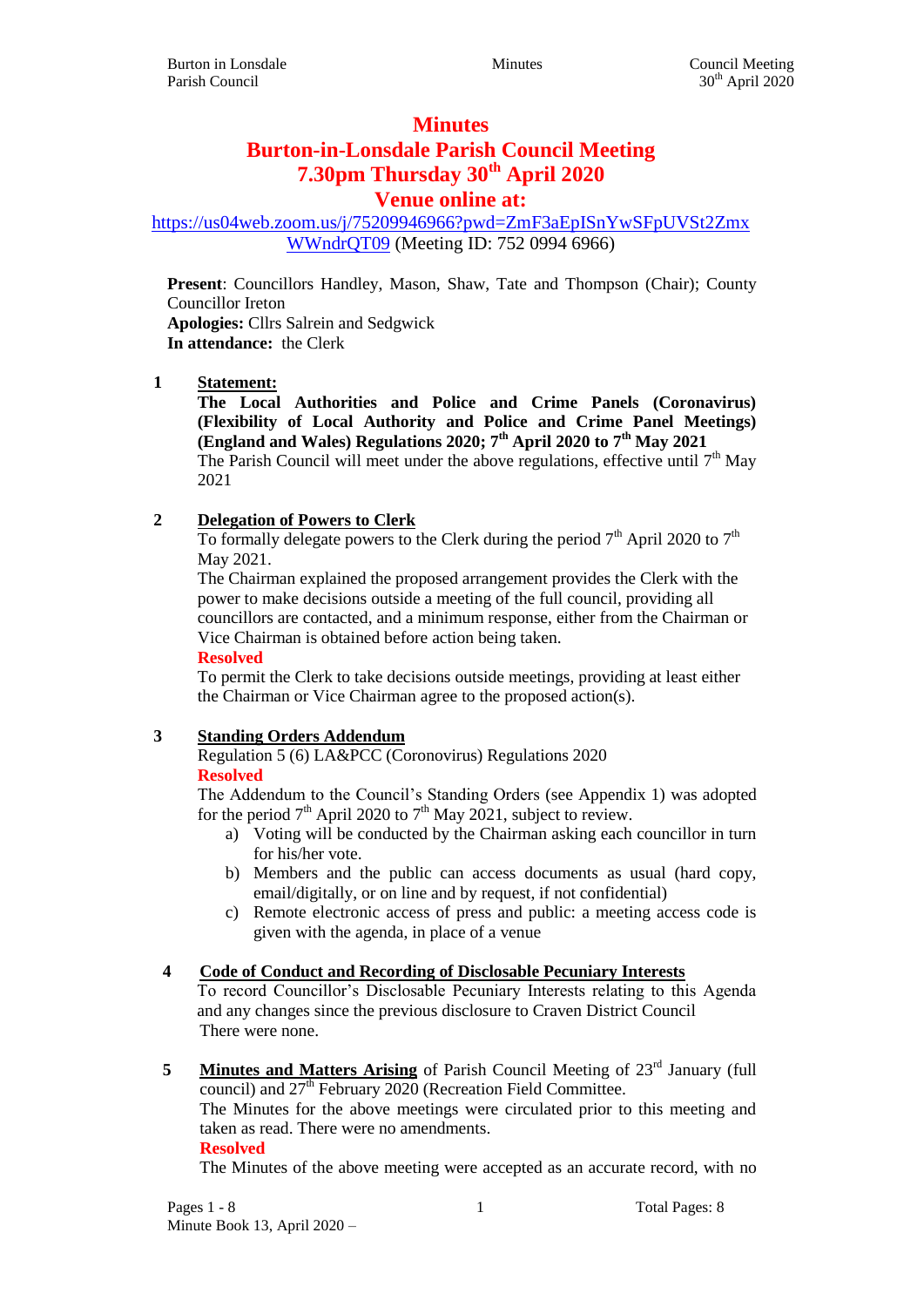amendments, to be signed at the end of the meeting, and to be published on the Council's web page [\(www.burton-in-lonsdale.net/parish-council](http://www.burton-in-lonsdale.net/parish-council) ).

**6 Public Questions** or Statements: see attached revised conditions There were none.

## **7 Reports**

Coronovirus regulations limit activities; some items will **not** be reported unless requiring urgent action

a) Police

PCSO Jayne Grace sent the monthly report prior to meeting: We have had 4 incidents reported to the Police in Burton In Lonsdale to 05.04.20 to 29.04.20

07.04.20 – General Admin 12.04.20 – Sudden Death 14.04.20 – RTC - 2 vehicles – High Street 23.04.20 – Crime Fraud – Internet

NYP - Covid19 patrols are being carried out in the area; Officers are leafleting vehicles, Engaging, Explaining, Encourage & Enforcing the Government guidelines – [www.gov.uk/coronavirus](http://www.gov.uk/coronavirus)

Please report  $\&$  suspect incidents at the time on 101 or 999 if urgent. Working to keep North Yorkshire a safe place to live, visit & work please visit [www.northyorkshire.police.uk](http://www.northyorkshire.police.uk/)

Useful site re Crime and policing in England which allows you to search re incident recorded in your area [www.police.uk](http://www.police.uk/)

You can also report safety issues under speed concerns on -

[www.roadwise.co.uk.](http://www.roadwise.co.uk/)

If anyone would like to sign up to Craven Community messaging then please visit - [www.northyorkshirecommunitymessaging.org](http://www.northyorkshirecommunitymessaging.org/)

Contact Information:

1 Ring 999 in an emergency or to report a crime in progress

2 Ring 101 to report incidents or provide information

3 Ring Crime Stoppers on 0800 555 111 to remain anonymous

4 E-mail [SNACraven@northyorkshire.pnn.police.uk](mailto:SNACraven@northyorkshire.pnn.police.uk)

# b) North Yorkshire County Councillor

Cllr. Ireton reported: NYCC funding for Social Care is reduced, despite allocating cash to deal with the effects of the COVID-19 events. Financial reserves are being used and will give rise to a serious funding situation. Craven District Council is receiving 65% of its required funding and North Yorkshire County Council is receiving just 35% of required funding. This is due, in part, to the loss of car parking fee revenues during the current COVID-19 government social movement restrictions: car parks are currently free of charge.

c) Craven District Councillors

Cllr. Hartley reported the CDC Members Grant is available until May.

d) Clerk, YLCA, Correspondence: no report

- e) Parish Councillor Reports: no report
- f) Maintenance Reports: no report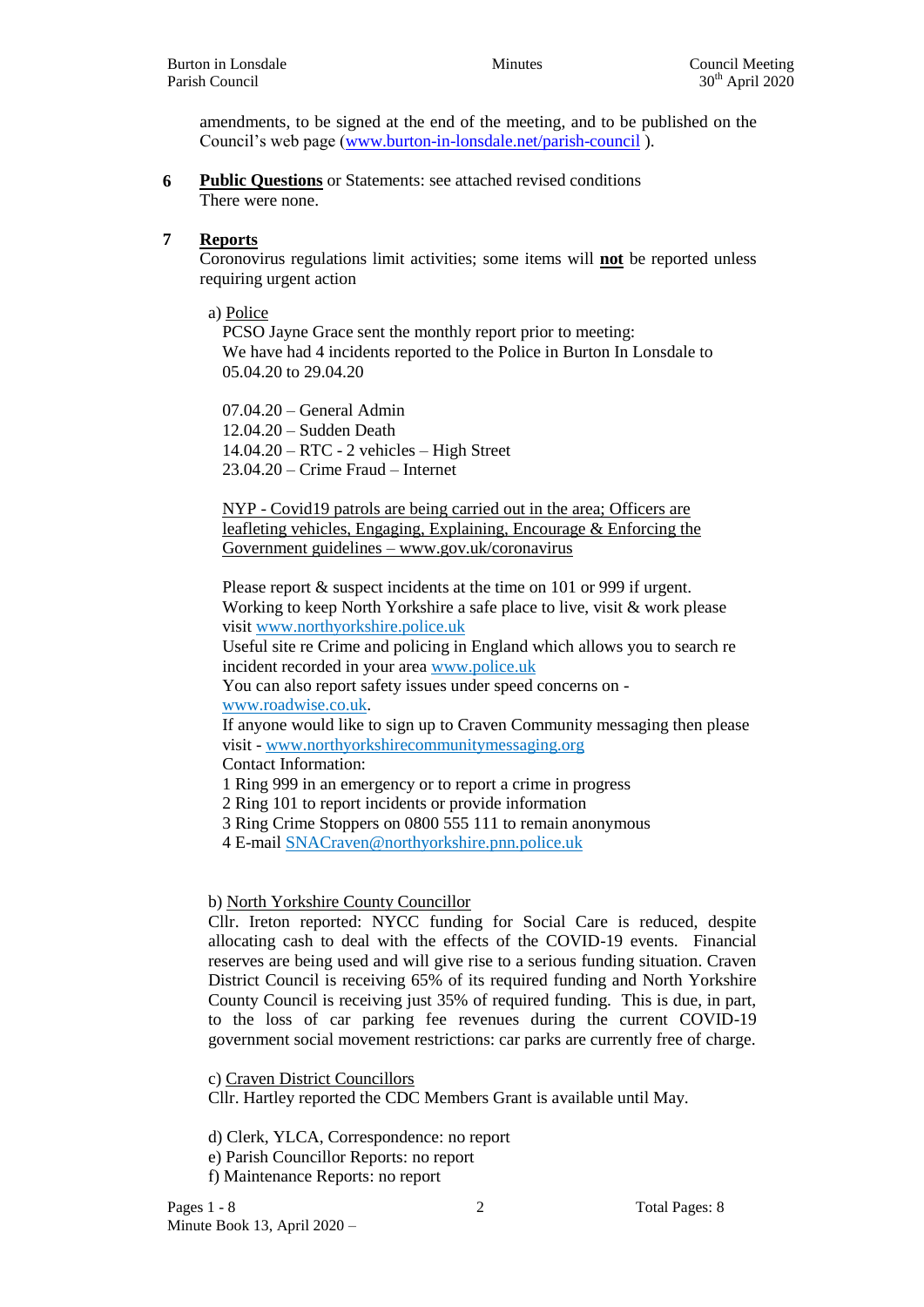# **Recreation Committee**

- a) Grounds and Outdoor Equipment: inspection reports; maintenance No report.
- b) Pavilion: closed until further notice re Coronavirus regulations.

Cllr. Thompson reported the receipt of a grant of £10,000 as financial assistance to the facility, under the COVID-19 funding regulations. The pavilion (and village hall), whilst having a rateable value do not pay council tax.

The grant enables the Recreation Committee to give consideration to works required at the Recreation Field and the Pavilion.

Cllr. Ireton advised village organisations, including the shop, pub and others may be able to access money for its activities linked to the COVID-19 events which incur additional expenses.

# **8 Craven District Council Planning Matters**

Planning Application 2020/21572/LBC**:** Roof repairs to rear extension: strip and re-slate, using mixture of old and new slates, Bleaberry House , Duke Street, Burton In Lonsdale The Clerk declared an interest, as the applicant. There were no comments regarding this application.

## **9 Finance Matters**

a) Bank balances, including receipts since as at  $15<sup>th</sup>$  April 2020

The Clerk circulated details of bank balances and commitments to councillors prior to the meeting (see Appendix 2).

b) Approval of payments of budgeted and non budgeted items **Resolved**

To approve payments as per Appendix 2; cheques to be signed after the meeting.

c) Revised year end audit deadlines

The Clerk reported the internal audit should be completed as per the usual timetable, by end May 2020.

The external audit dates have changed: see

[SI 2020/404 The Accounts and Audit \(Coronavirus\) \(Amendment\)](http://www.legislation.gov.uk/uksi/2020/404/contents/made)  [Regulations 2020;](http://www.legislation.gov.uk/uksi/2020/404/contents/made) the Annual Governance and Accountability Return  $(AGAR)$  must now be published by  $30<sup>th</sup>$  November 2020. **Under the new regulations there is no requirement for a common period for the exercise of public rights.** Smaller authorities are still required to set a period for this purpose, but the only requirement is that **the 30-working day period for the exercise of public rights should start on or before the first working day of September, i.e. on or before 1 September 2020**

d) Clerk's salary: proposed increase to hourly rate for part time Clerks

The Chairman explained to Councillors that, during reviewing the annual accounts, it came to light that a NALC recommended pay increase had not been implemented during 2019. The current rate for the Clerk's grade is £11 per hour (not £10.676/hour paid up to and including this month). In addition, the council now has 12 meetings of one sort or another per year. There was a brief break in meeting proceedings at 8pm to participate in the Thursday evening applause for NHS and Key Workers. The Chairman proposed and it was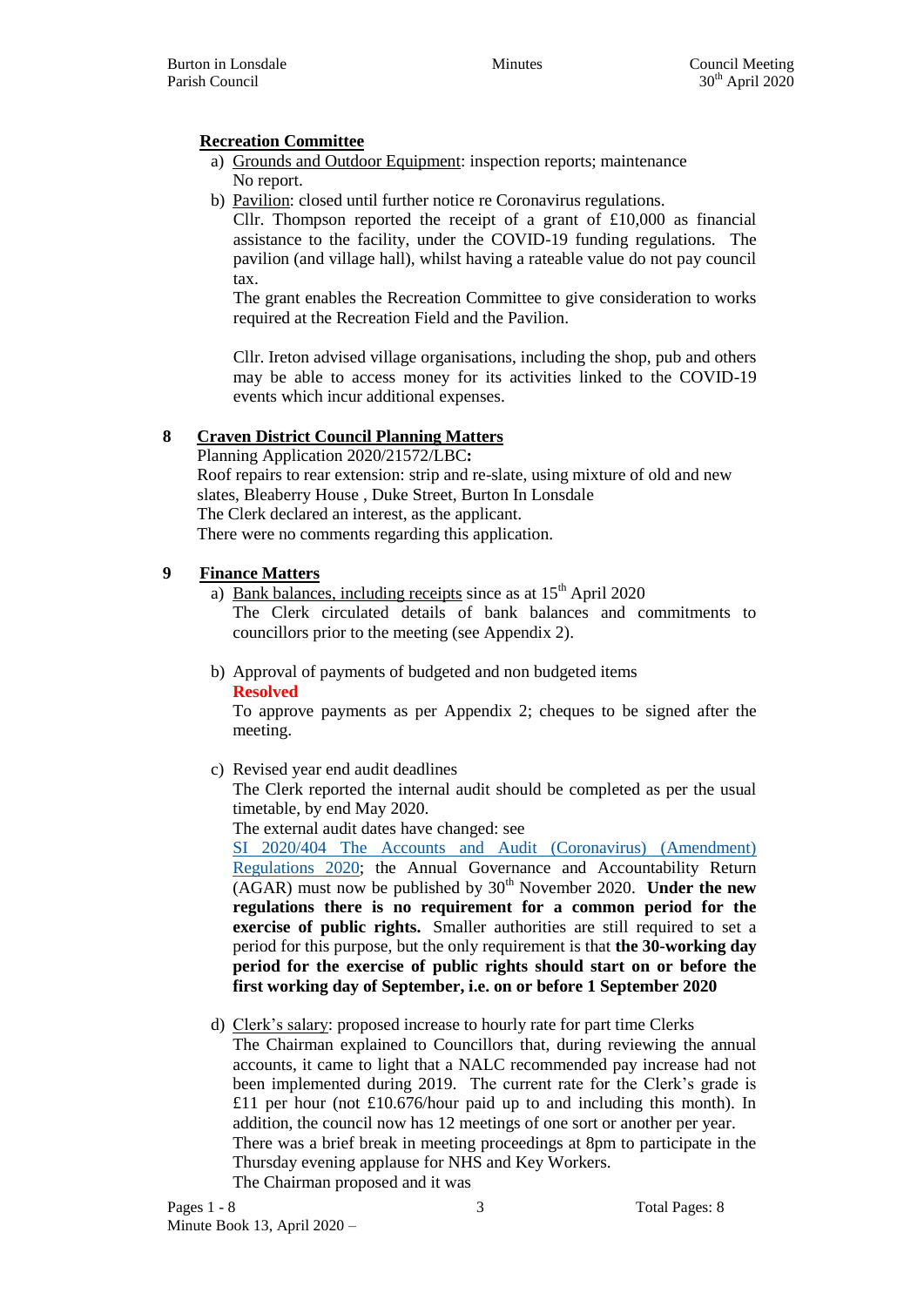# **Resolved**

The Clerk's total number of paid hours per annum be raised to 240 (ie 20 hours/month). Total gross pay £2,640 p.a.

# **10 Items to be included by Clerk in press release**

### **Resolved**

To announce the Parish Council's first meeting under the COVID-19 regulations, using internet technology.

# **11 Date, time and venue future Parish Council meetings**

## **Resolved**

a) Finance Committee (review of year end accounts):  $14<sup>th</sup>$  May 2020

b) Full Council (consideration of year end accounts):  $28<sup>th</sup>$  May 2020

c) Annual Parish Council Meeting: not required until May 2021 (Coronavirus Regulations, Regulation 6)

d) Annual Parish Meeting 2020: Clerk to check if this is required; if not, a notice to be put up informing residents of postponement.

Cllr. Tate reminded the meeting to give consideration to a site for planting an oak tree to commemorate the end of the First World War; it was noted there is an oak tree planted to commemorate the end of the Second World War planted between the Play Area and bike Track on the Recreation Field. To be considered outside this meeting.

The meeting finished at 20.07pm

**Signed .................................................... Dated ......................**

Appendix 1

# **Standing Orders Addendum for Burton in Lonsdale Parish Council adopted 30th April 2020 (guidance from YLCA)**

# Key:

Bold text – mandatory (defined in legislation);

Ordinary text – Suggested standing order wording;

Italic text – Suggestions for councils to think about depending on the platform being used.

# **INTRODUCTION:**

The following Standing Orders are an addendum to the Standing Orders (SOs) for Burton in Lonsdale Parish Council to enable the effective management of meetings held remotely due to the Coronavirus pandemic; in all other matters, Burton in Lonsdale Parish Council SOs apply.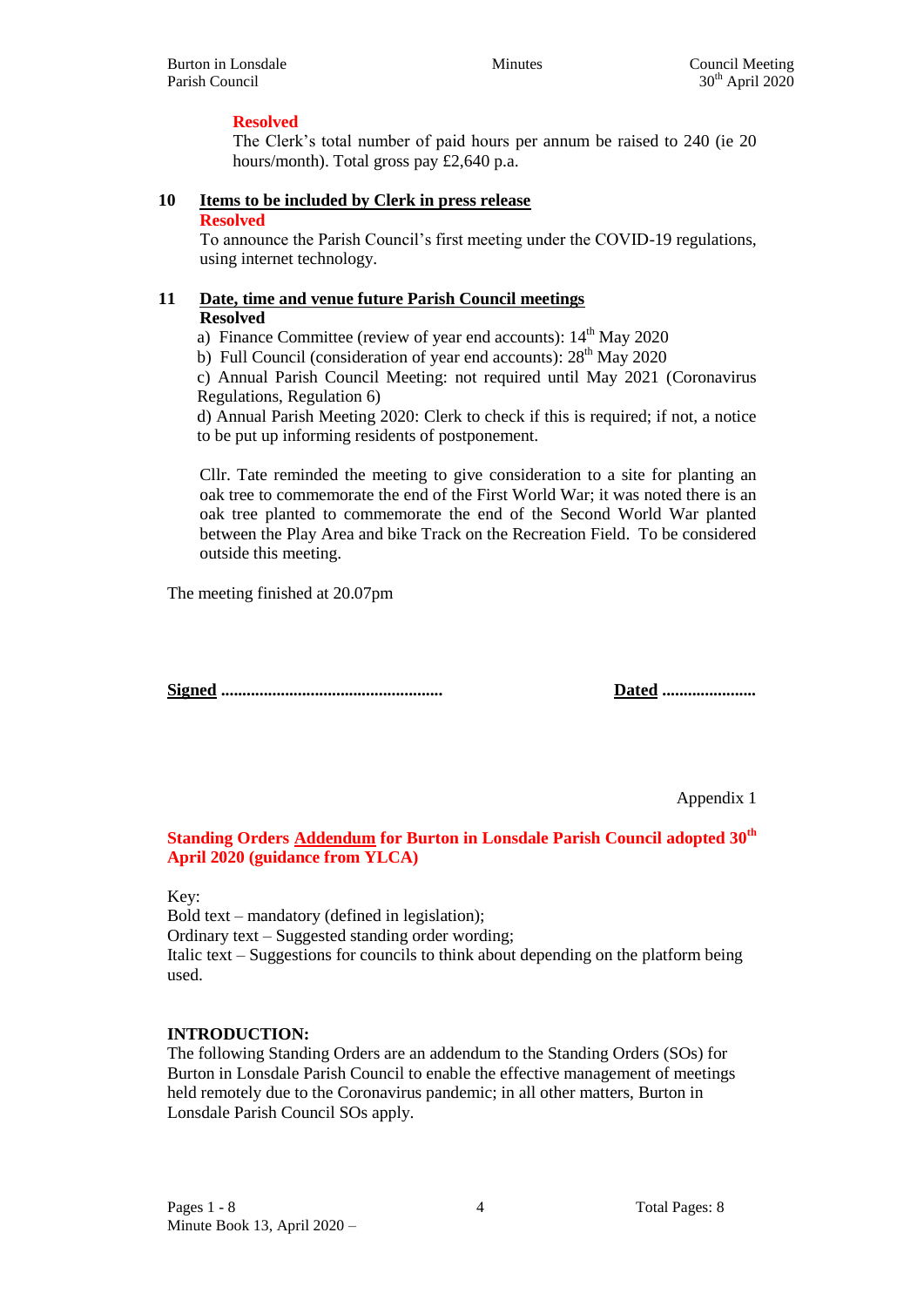# **CONVENING**

a. A remote meeting of the Council or of one of its committees will be convened in accordance with Paragraph 10 of the Local Government Act 1972. b. The council will ensure that all non-confidential meeting papers are posted on its website and where possible.

## **CHAIRMAN'S ROLE:**

All meetings shall commence with a statement from the council Chairman, outlining the procedures to be undertaken to hold a lawful and effective remote meeting and will highlight the requirement for all councillors and non-councillors with voting rights to observe the code of conduct adopted by the Council.

## **PRESENT:**

**Councillors are deemed present for the purposes of any remote meeting, when they can speak, hear, and be heard (and where practicable see and be seen) by all those in attendance (whether by video conferencing or by telephone).**

Where the council has taken reasonable measures to provide guidance and support to a councillor to join a remote meeting, but that member is experiencing difficulties that are outside of the control of the council, the lack of attendance of the member shall not invalidate a properly convened and quorate meeting

All councillors present will be required to state their name prior to the commencement of the meeting.

## **QUORUM:**

**No business may be transacted at a meeting unless at least one-third of the whole number of members of the Council are present and in no case shall the quorum of a meeting be less than three.**

If a meeting is or becomes inquorate no business shall be transacted and the meeting shall be closed. The business on the agenda for the meeting shall be adjourned to another meeting.

# **VOTING:**

**Subject to a meeting being quorate, all questions at a meeting shall be decided by a majority of the councillors and non-councillors with voting rights present and voting.**

**The chairman of a meeting may give an original vote on any matter put to the vote, and in the case of an equality of votes may exercise his casting vote whether or not he gave an original vote.**

**At the request of a councillor, the voting on any question shall be recorded so as to show whether each councillor present and voting gave his vote for or against that question**. Such a request shall be made before moving on to the next item of business on the agenda.

- The chairman will request a response to each proposal verbally, from each member present.
- The chairman will confirm that response verbally.
- The chairman will read out all votes cast once collected. Or summarise total for/against.
- The minutes will reflect the decision of the council.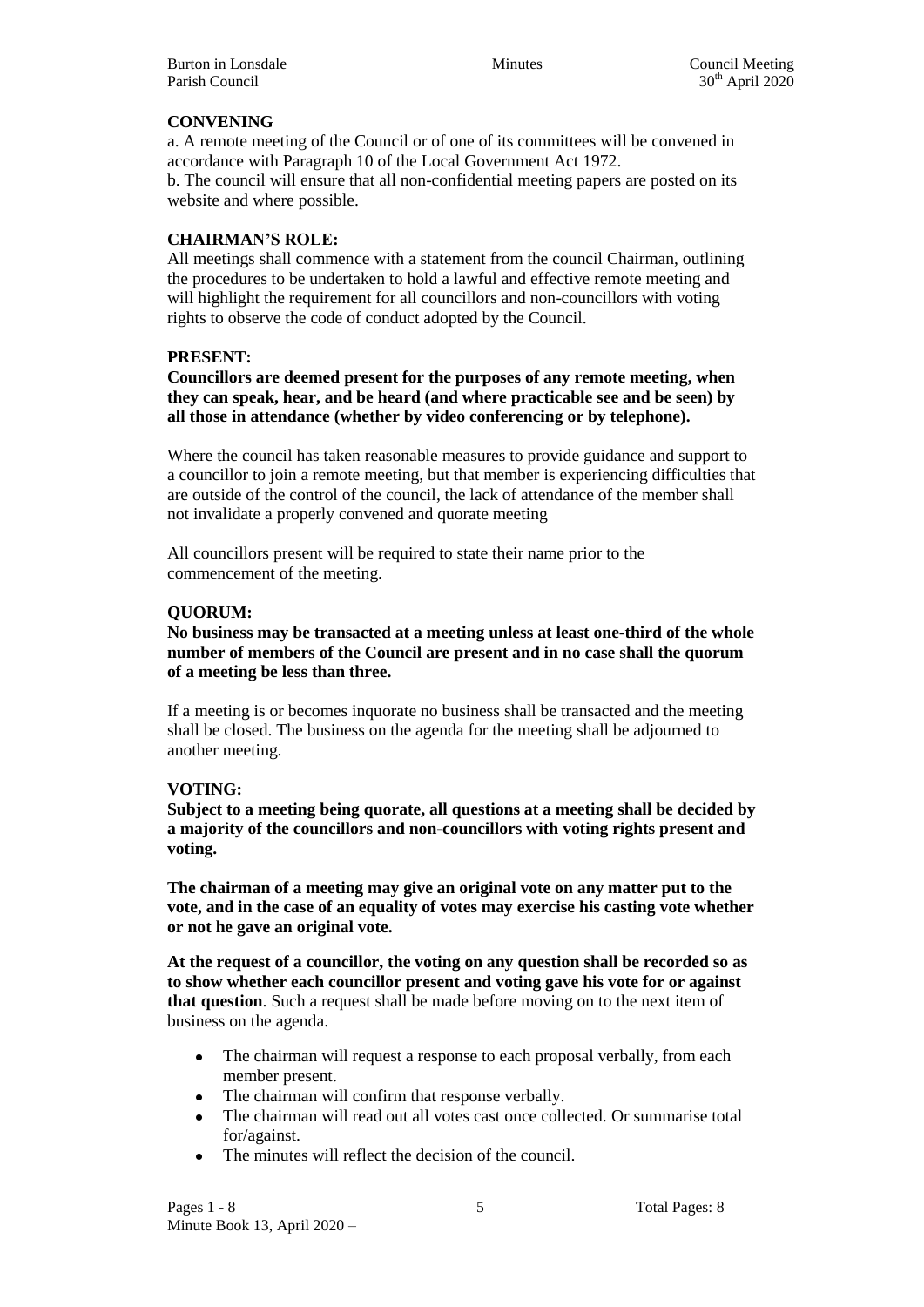## **COUNCIL/COMMITTEE DISCUSSION**

On each item of business to be transacted, which requires discussion (where members are joining the meeting by telephone):

- The rules of debate, as set out in Burton in Lonsdale Parish Council Standing Orders will apply.
- The item under consideration to be announced by the Chairman (for the purposes of informing both councillors and public if present) and each member will be asked in turn if he/she wishes to contribute to the discussion.
- After each member has been heard, the Chairman will call for a proposal on the item of business to be transacted, by a member present (member to state their name prior to making the proposal)
- Once a proposal is moved, if required, the Chairman will call for that proposal to be seconded by a member present (member to state their name prior to speaking)
- The Chairman will request any amendments to said proposal from each member present, prior to moving to a vote on that proposal.

## **DECLARATIONS OF INTEREST IN AN ITEM OF BUSINESS TO BE TRANSACTED AT THE MEETING:**

**A councillor or a non-councillor with voting rights who has a disclosable pecuniary interest or another interest as set out in the Council's code of conduct in a matter being considered at a meeting is subject to statutory limitations or restrictions under the code on his right to participate and vote on that matter.**

## **PUBLIC PARTICIPATION:**

The period of time designated for public participation at a meeting shall not exceed 15 minutes unless directed by the chairman of the meeting; a member of the public shall not speak for more than 3 minutes.

The Chairman will ask each member of the public, joining the meeting by telephone, if they wish to contribute to this session.

Members of the public joining the meeting by video link shall use the 'raise my hand facility' or physically raise their hand – the clerk/vice-chairman will make a note of these and they will be invited to speak by the chairman.

# **EXCLUSION OF THE PRESS AND PUBLIC**

**All meetings of the council and its committees must be available for the press and public to attend (i.e. open to the public).**

**The council or a committee may resolve to exclude the press and public, from a meeting (whether during the whole or part of the proceedings), due to publicity of the matter being prejudicial to the public interest, by reason of the confidential nature of the business to be transacted or for other special reasons.**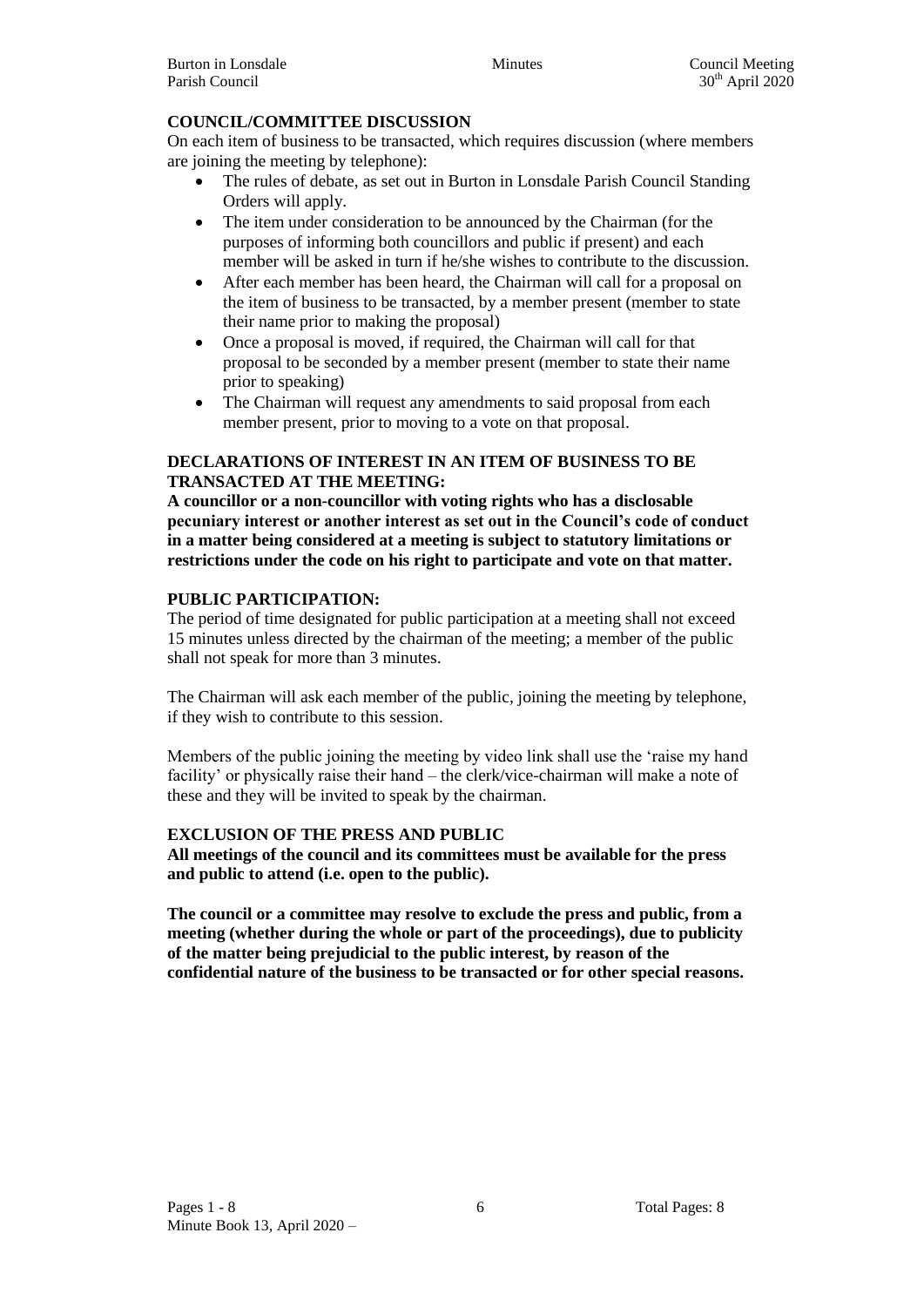| <b>Burton</b> in Lonsdale<br>Parish Council                                       | Minutes   |           | <b>Council Meeting</b><br>$30th$ April 2020 |
|-----------------------------------------------------------------------------------|-----------|-----------|---------------------------------------------|
|                                                                                   |           |           | Appendix 2                                  |
| <b>Finance Sheet April 2020</b>                                                   |           |           |                                             |
| <b>Bank Balances, including receipts</b>                                          |           |           |                                             |
| Current Account at 15.04.20                                                       |           |           | 300.00                                      |
| Business Reserve A/c at 15.04.20                                                  |           |           | 32,510.52                                   |
|                                                                                   |           |           | 32,810.52                                   |
| Receipts 13 March to 15 April 2020                                                |           | 4,515.73  |                                             |
| Interest (March)                                                                  |           | 5.73      |                                             |
| Burton Regeneration Group re play                                                 |           |           |                                             |
| equipment                                                                         |           | 4,500.00  |                                             |
| Burton Young Farmers re hire Social Room                                          |           | 10.00     |                                             |
|                                                                                   |           |           |                                             |
| Less: unpresented cheques at 30.04.20                                             |           |           |                                             |
| meeting                                                                           |           | $-226.20$ |                                             |
|                                                                                   |           |           | 33,036.72                                   |
|                                                                                   |           |           |                                             |
| Further receipts after 15 April (to be confirmed by                               |           |           |                                             |
| statement)                                                                        |           |           |                                             |
| COVID-19 payment                                                                  |           | 10,000.00 |                                             |
| Precept: 1st tranche                                                              |           | 8,750.00  |                                             |
|                                                                                   |           |           |                                             |
| <b>Commitments as at 15th April 2020</b><br>Contingency Fund (raised to £5000 per |           |           |                                             |
| resolution 12/11/18)                                                              | 5,000.00  |           |                                             |
| Very Old and Separate Churchyard:                                                 |           |           |                                             |
| Lych Gate Restoration grant                                                       | 200.00    |           |                                             |
| Safety Notice, memorials (400) & 190                                              | 552.75    |           |                                             |
| Clerk's Retiremt Gratuity provn (3% gross                                         |           |           |                                             |
| annual salary) at ye 2019 (ye 2018 £2225.70)                                      | 2,297.51  |           |                                             |
| Village Cricket & Sports Days surplus (2017,                                      |           |           |                                             |
| 18, 19) for future events                                                         | 346.22    |           |                                             |
| Community Orchard Project: remaining costs                                        | 565.49    |           |                                             |
| Riverside Land fund (from lease income)                                           | 823.00    |           |                                             |
| Pals with Trowels: donation for remaining                                         |           |           |                                             |
| works                                                                             | 402.20    |           |                                             |
| Pavilion power supply (change of supplier)                                        |           |           |                                             |
| est o/s amount                                                                    | 500.00    |           |                                             |
| VE Day Commemoration Group re 75th<br>anniversay                                  | 400.00    |           |                                             |
| <b>Rural Watch Scheme</b>                                                         | 200.00    |           |                                             |
| Budget remaining as at report date                                                | 16,669.88 |           |                                             |
|                                                                                   |           | 27,957.05 |                                             |
|                                                                                   |           |           |                                             |

# **General Reserves at 15.04.20 5,079.67**